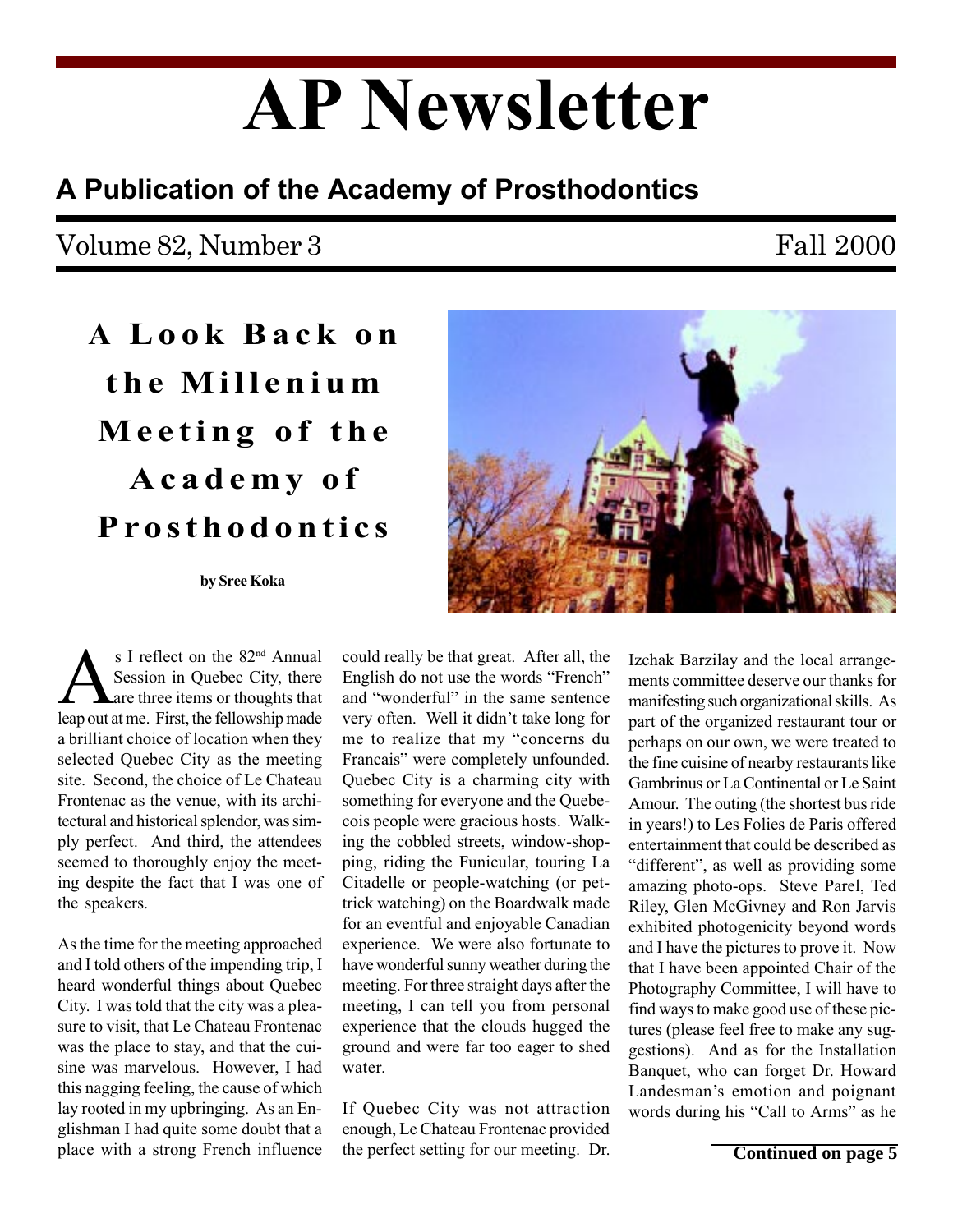# **Perspectives** from the Editor by Steven Eckert

# Ideas, Retreats, Theories And Clues

Big things going on in Rochester.<br>As is the case in most years,<br>summer arrived soon after we<br>returned from the AP meeting With As is the case in most years, summer arrived soon after we returned from the AP meeting. With summer come our favorite pastimes of golf and competitive mosquito squashinIg. Interesting how some of those insects are so large that the first swat only stuns them and you have to resort to rhythmic stomping to completely do them in. Alas, neither of these subjects is the topic for this musing. No,



this column is dedicated to change.

I'm happy to say that, despite the comments made in the last Persepctives, I am still here performing the task that the Academy has asked of me, diligently burning the midnight oil for your reading pleasure. But this still is not the purpose of this piece. No, the purpose is to relay some really profound thoughts that came from the changes in the workplace.

joining us at Mayo. Alan's arrival brings with it the realization that life changes and that we must be flexible in our responses to change. This means that we now need to reassess our programs in education, research and clinical practice. You know, it isn't all bad to reevaluate things from time to time. After all, Bill, Ron, Ned and I have been together long enough that we have all started to think alike. (I can almost see Bill, Ron and Ned cringing at the thought that I think that I think like them...once a resident, always a resident)

The thing about reassessment is that it really takes some effort. Late nights, early mornings, meeting after meeting, retreats, this can be pretty grueling! Well anyhow, Alan and I were on a retreat a week or so ago when I managed to hook my drive into the adjacent cornfield (in Minnesota there is always an adjacent cornfield). Sure enough, this lost ball gave me the opportunity to try out that new swing that I had recently read about. So, with head down, palm grips, strong right hand, stiff left arm, short back swing, little lower body movement, and late release I was able to slice one into the oncoming fairway. The change in theory brought about a remarkable change in results, of course neither one was very favorable but there was a difference.

It was about that time that my colleague, Dr. Carr, said "Steve, I guess that you'll have to re-think that theory, won't you?"

Not wasting a beat I repeated a comment made by my old Uncle Joe: "It is

Page 2

better to have a flawed theory than to have no clue at all."

And so it is. How often in life are we faced with situations in which we really don't know which way to turn? Sure we could follow Frost down the road less traveled but I frankly don't want to go somewhere totally off the beaten path. I prefer a little familiarity. It's nice to have the fuzzy comfort of knowledge; even if what I think I know is something

#### **Continued on page 5**



As many of you now know, Alan Carr is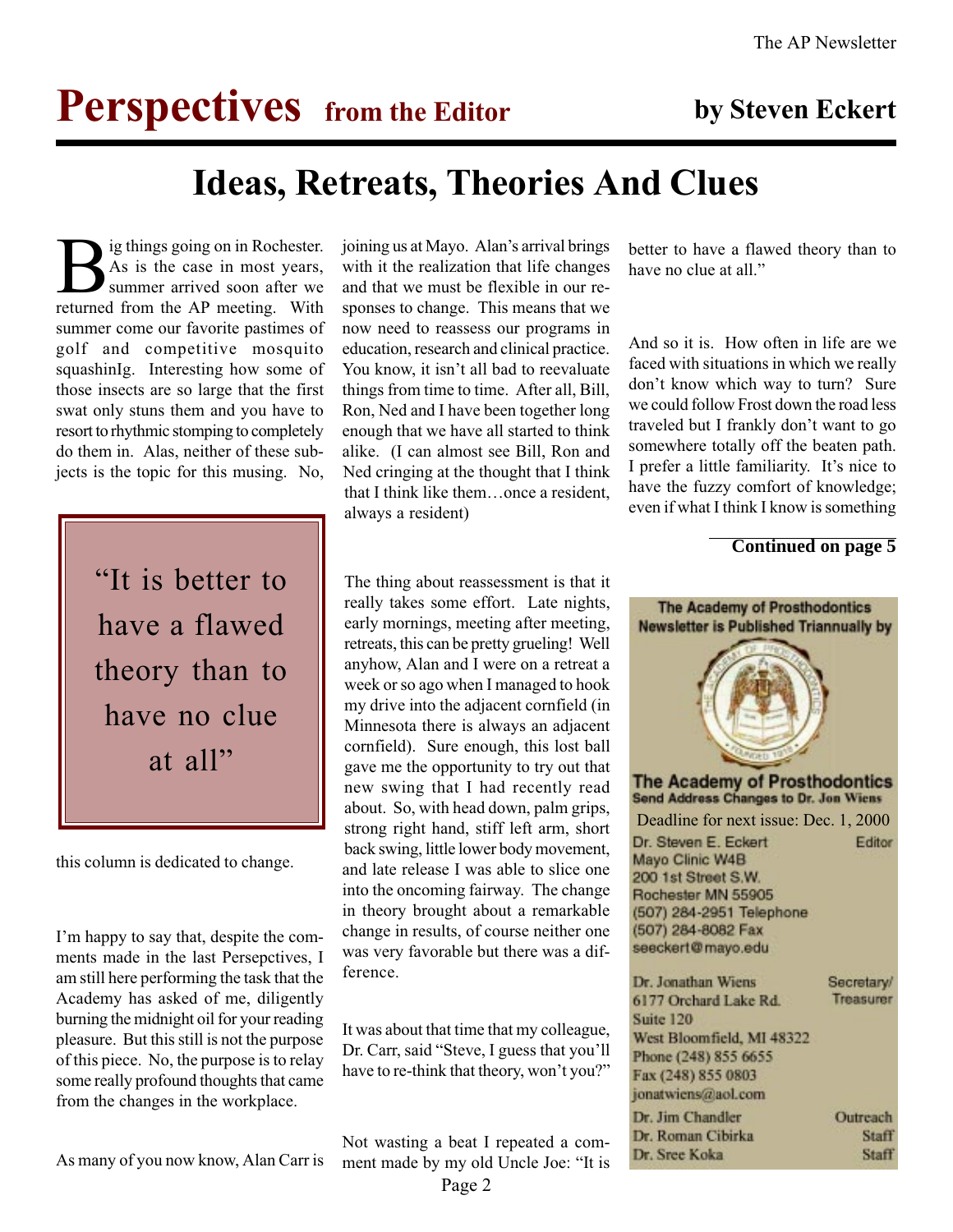# Secretary-Treasurer Notes by Jonathan Wiens

**Bonjour!** The scientific program in<br>Quebec was well organized by<br>Dr. Richard Grisius. During the Quebec was well organized by Dr. Richard Grisius. During the Banquet the "baton" was passed as new officers were installed. A debt of gratitude is extended to all and in particular to Dr. Gary Rogoff as the "ball and chain" was firmly attached to my ankle. We welcome Dr. Stephen Campbell to the Executive Council as our new Recording Secretary and applaud Dr. Ed Plekavich who now becomes our Immediate Past-President but will never be forgotten for a job well done!

At the meeting in Quebec the Academy Roster (three-ring binder year 2000 version) was distributed. This reflects the most up to date information that is available for the members of the Academy. Rosters will be mailed to those who were not present or did not receive one.

Labor Day weekend took on a new meaning for me as 17 boxes of Academy archives arrived from Boston. Exploration of the historical files led to an appreciation of the previous Secretary-Treasurers' organizational efforts and an unspoken invitation to continue the painstaking process. Dr. Rogoff has been an excellent coach and has provided many wonderful suggestions to make the transition seamless. Although the Secretary-Treasurer's office has been officially transferred, solace is taken in knowing that help is nearby.

As we look at the future of the Acad-

emy we must consider the members who will propel the organization. In that regard, Fellowship Nomination forms are available from the Secretary-Treasurer. Remember the deadline for submission is this December. Please note the sidebar with the various methods in which you may reach me.

The Academy's Articles of Incorporation have been located, corporate application made, new stationery developed and account opened. President Landesman has set goals, made charges and appointed the various committee chairs and members. The Executive Council will meet on October 21, 2000 in Chicago to address the needs of the Academy and to organize the activities for the upcoming year. Your suggestions are encouraged for the good of the Academy and fellowship.

A few members noted that they were not receiving their Journal of Prosthetic Dentistry subscription. Contact has been made with Ms. Gail Robertson at Mosby to find a solution. We were successful in reestablishing continuity of their subscription. A new JPD database list was just received and is being cross-checked against our membership records to make certain that they are congruous. Please call me if you are not receiving your JPD subscription for some reason or if your subscription has lapsed. Keep in mind that if you are a dues-paying member in more than one sponsoring organization you may be entitled to a refund directly from Mosby of the additional subscription amount.

Lastly, we will be mailing requests for any changes in membership information and dues statements this November. Do not hesitate in contacting me if you have any questions or comments. I am looking forward to serving as your Secretary-Treasurer.

#### Side-bar information

Jonathan P. Wiens, DDS, MSD 6177 Orchard Lake Road Suite 120 West Bloomfield, MI 48322

(248) 855-6655 Office (248) 855-0803 Fax Office (248) 471-6007 Fax Residence (248) 476-1847 Residence (248) 496-1842 Mobile Jonatwiens@aol.com

### AP Foundation

Contributions and Memorials should be made to the Academy of Prosthodontics **Foundation** and sent to:

> Dr. Donald C. Kramer Secretary/Treasurer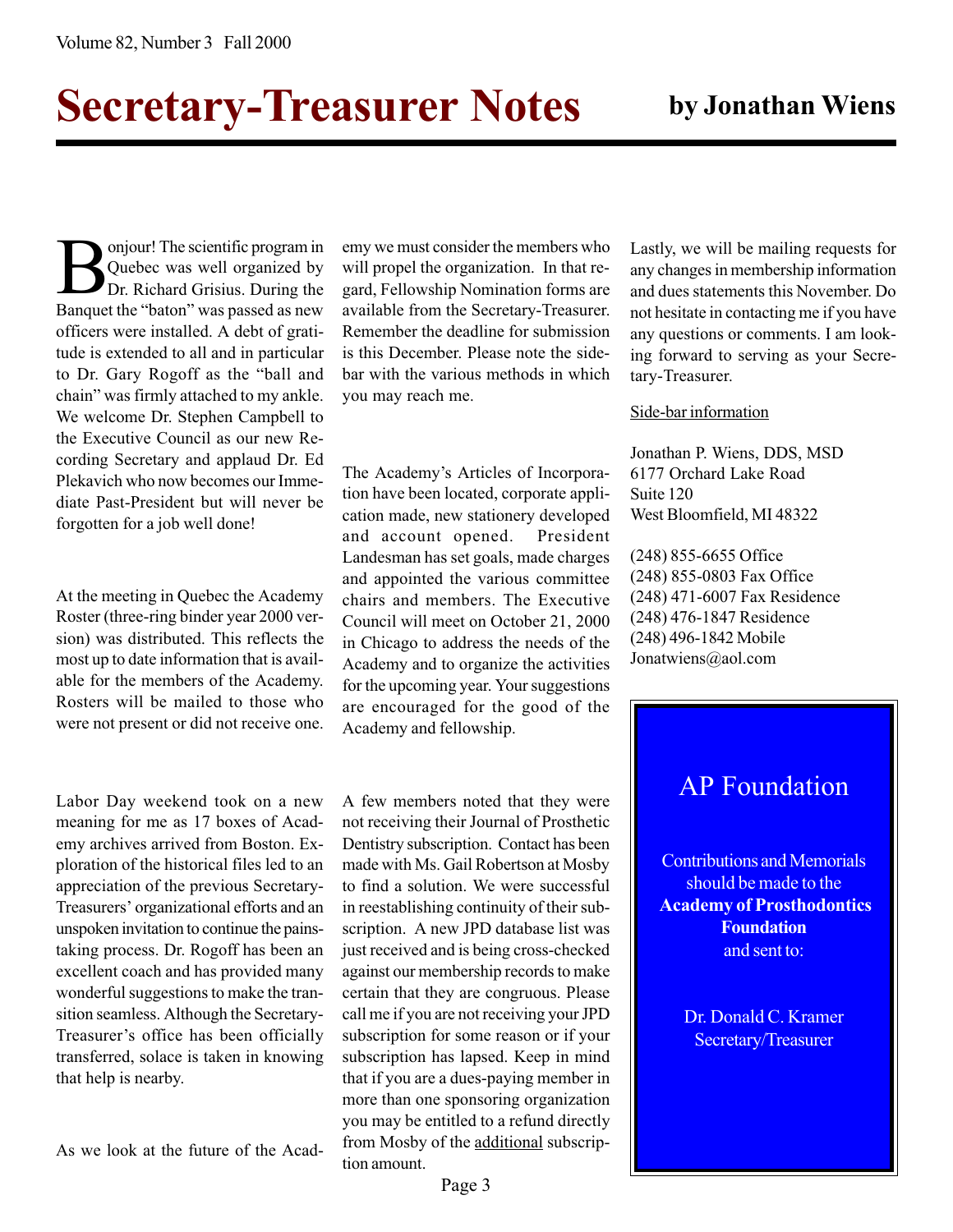#### **One on One Continued from page 8**

you also have developed a private foundation. How is that going and what sort of activities does this foundation support?

Leslie and I decided many years ago that one of our most important gifts to our children would be to complete their educational careers entering the workforce debt free. We have done that for all three sons. We have seen too many children inherit and squander both inherited money and their own lives to make us feel that transfer of money to them on our death would be of any benefit. Hence, we have asked them to participate in the distribution of our assets to the good of other less fortunate children. They are members of the Board of Trustees of our private foundation. We have done about the same thing I did with the

#### **Perspectives Continued from page 2**

less than the total truth. Embracing the flawed theory simply feels better than having no idea of what is going on. It's even possible argue the flawed theory because it is what we need to know more so than what we do know.

It happens in the office, with the residents and in the laboratory. We attend courses to hear folks espouse philosophies that seem so logical that they simply must be true. It's only when we return home that we start to reflect. Too bad that it's now too late to ask those probing questions that would have cleared up all the confusion. After all, the speaker really wasn't all that much smarter than I, just a better communi-

AP Foundation in terms of its design. The mission statement of the foundation is clearly oriented toward healthcare initiatives and educational pursuits for children. This year, our foundation contributed to a local inner city missionary project run by another Methodist deacon friend of ours. It will clothe several hundred kids this winter. Also, the foundation has sent a sizable gift to an orphanage in Guatemala for the drilling of a water well. They currently have no source of uncontaminated water other than from a polluted stream. Two good projects. Next year we are looking to help out with the local Immunization Collation here in KCMO for kids. That is what we are about. Our own kids will reap the benefit of being the participants in real life of "The Millionaire" show! Good for them!

Leslie's ministry is growing, how does

cator and that ability to communicate was enough to have me convinced, temporarily, that the theory du jour was the theory for a lifetime.

Steve, are you ever going to hit again or should I buy property right here?

Huh? Sorry Alan, I must have drifted off in thought after the last slice.

So I raised my seven iron to the sky and lifted my second shot over the trees and back to the fairway. As I did this I noticed Alan shaking his head and thought I heard him say: "I left Columbus for this?"

#### it feel to be the deacon's spouse?

Heavenly! Well, that is a joke. It is an honor for me to be "clergy spouse." Leslie is very involved in the Methodist church at the national level. She is helping to define the role of the deacon in our church. Recently she was elected to be one of the official delegates to the quadrennial Jurisdictional and General Conferences of the United Methodist Church. It was both a challenging and rewarding experience for her, and rewarding for me to be able to share in that work with her. I could not be prouder of her and the work she does both nationally and with our local congregation. She is a very gifted speaker in the pulpit and insightful with her parishioners. We work as a team and I feel it is a privilege to be part of the effort she makes for raising the spiritual health of those with whom she is in contact. No regrets here!

### Newsletter Staff

The AP Newsletter wishes to acknowledge the efforts of Drs. Donna Dixon and Steve Riedy who are moving on to other duties within the Academy. Their efforts have been instrumental in the development of this newsletter. As these two individuals leave their positions will be filled by Drs. Roman Cibirka and Sree Koka. Please thank Donna and Steve for their efforts and welcome Roman and Sree as they embark on this new activity.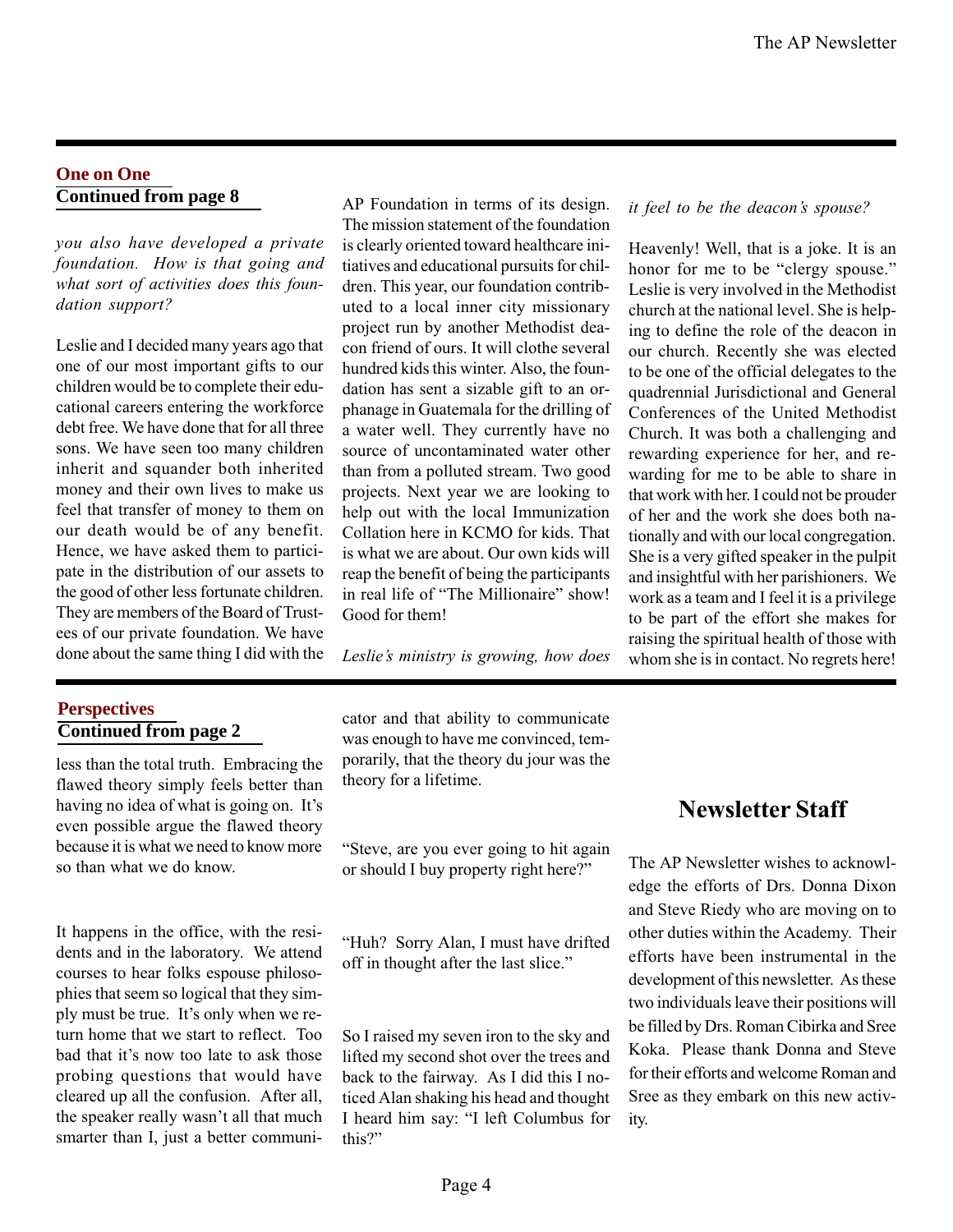#### **Continued from page 1**

began his term as President of the Academy of Prosthodontics?

The Scientific Program, put together by Dr. Dick Grisius, blended basic science with clinical application and the fusion was anything but cold. We were left reassured that there are prosthodontists who are engaged in thoughtful and meaningful investigations into clinically relevant areas. We heard about a variety of topics and whether they were bone physiology or the inflammatory response to retraction cord medicaments or the efficacy of the zygomaticus implant or the use of microscopes in the dental office, the scientific program offered high quality presentations that left us intrigued with the advances in patient care that lie ahead. The basic science presentations exposed the philosophical changes our prosthodontic membership is challenged to make to develop future treatment strategies that utilize new molecular biology tools, while those presentations with a strong clinical flavor gave us valuable information to take back immediately to



Break-out session for Evidence Based Dentistry Program

our practices. And Rhonda Jacob, Aaron Fenton and their merry band of facilitators built on last year's well-received evidence based-dentistry session to introduce us to the concept of "Harm" and to further prepare us to comprehend the scientific literature.

So once again, the Annual Meeting of the Academy of Prosthodontics offered an unique atmosphere that combined education and social interaction and genuine friendship in a manner not found in any other organization. May 2001 and Santa Fe cannot arrive soon enough... are we there yet?

The band played on prior to the annual banquet

### In Memoriam

It is with sadness that we report the passing of Dr. Harold Schwartz. Dr. Schwartz, a Life Fellow of the Academy, died on June 30th following a brief illness. He leaves behind his wife Joyce, children David, Evan and Billy, their wives and children. We express our deep sympathies to Mrs. Schwartz and their loved ones.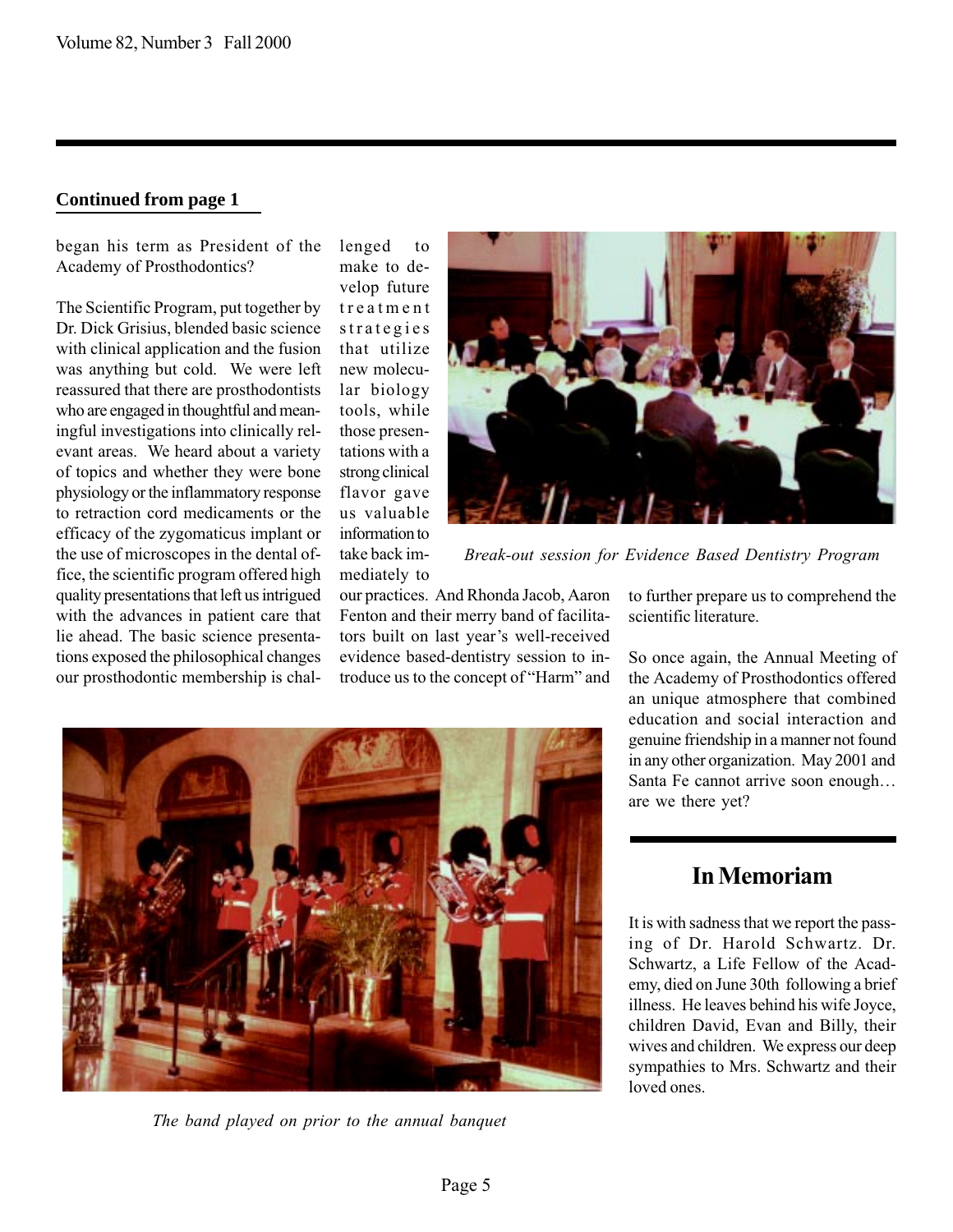# Outreach by Jim Chandler

# OUTREACH PROGRAM COMPLETE EIGHTH YEAR

The ongoing goal of the Academy<br>of Prosthodontics throughout its<br>history has been to study, investi-<br>gate disseminate and promote the art of Prosthodontics throughout its history has been to study, investigate, disseminate and promote the art and science of prosthodontics. At the core of this goal is the continuing commitment to the care and well being of Prosthodontic patients. In 1993, the

Academy began an ambitious program of delivering Prosthodontic care to under served areas.

The Indian Health Service (IHS) was approached and welcomed as our first Outreach group to the Carl Albert Indian Health Care Center in Ada, Oklahoma. This Clinic serves the Chickasaw Nation and had a waiting list of two thousand edentulous patientsa wait of up to three years. During a one-week visit, eight Academy members treated 29 medically compromised patients and the Outreach project was considered a success by all involved. The patients were well served and much was learned about providing prosthodontic care to an under served population.

For instance, Indian Health Service clinics are too small to support large visiting dental groups effectively. On the basis of this first program, it was decided to reduce the group size and increase the variety and number of locations. This change allows more effective Outreach teams and reduces the strain on the routine of these small clinics.

The following year, an Academy group returned to Ada, Oklahoma, as well as, a Browning, Montana site serving the Blackfeet Nation, and Fort Duchesne, Utah serving the Ute Nation. In 1995 a new site, Juneau, Alaska, was added to the Academy's Outreach Program. By 1996, 19 Academy fellows had treated day period. Another group of three Academy members provided care at the Okmulgee, Oklahoma IHS dental clinic servicing the Creek Nation. Twelve Patients were treated during four days. This treatment was especially valuable because there is a routine six-month waiting period in the clinic. The Acad-

> emy also returned to the Juneau, Alaska outreach site and treated twelve patients.

> Based on the success of these Native American outreach programs and the continuing support from the Academy of Prosthodontics Foundation, it was suggested that an inner city site be chosen as our first urban site. The University of Illinois graciously allowed the use of their facility. In the summer of 1997, three Academy fellows along with prosthodontic graduate students treated patients from the Illinois Foundation for the Handicapped, as well as local nursing home residents and patients within the University of Illinois College of Dentistry who could not afford complete denture care. This Outreach lo-

175 patents with a benefit of over \$200,000 to the Indian Health Service.

**Outreach Memories** 

In 1997, four Outreach projects were completed. Three Academy members treated patients in Browning, Montana at the Indian Health Service Clinic. Twelve edentulous patients were provided with complete dentures over a fourcation was particularly well suited because the State of Illinois eliminated the Support of adult dental care 1995.

The Academy 1997 Outreach Program was very successful and gained some media attention. Articles describing the Academy's activities were published in Dental Products Report and Dental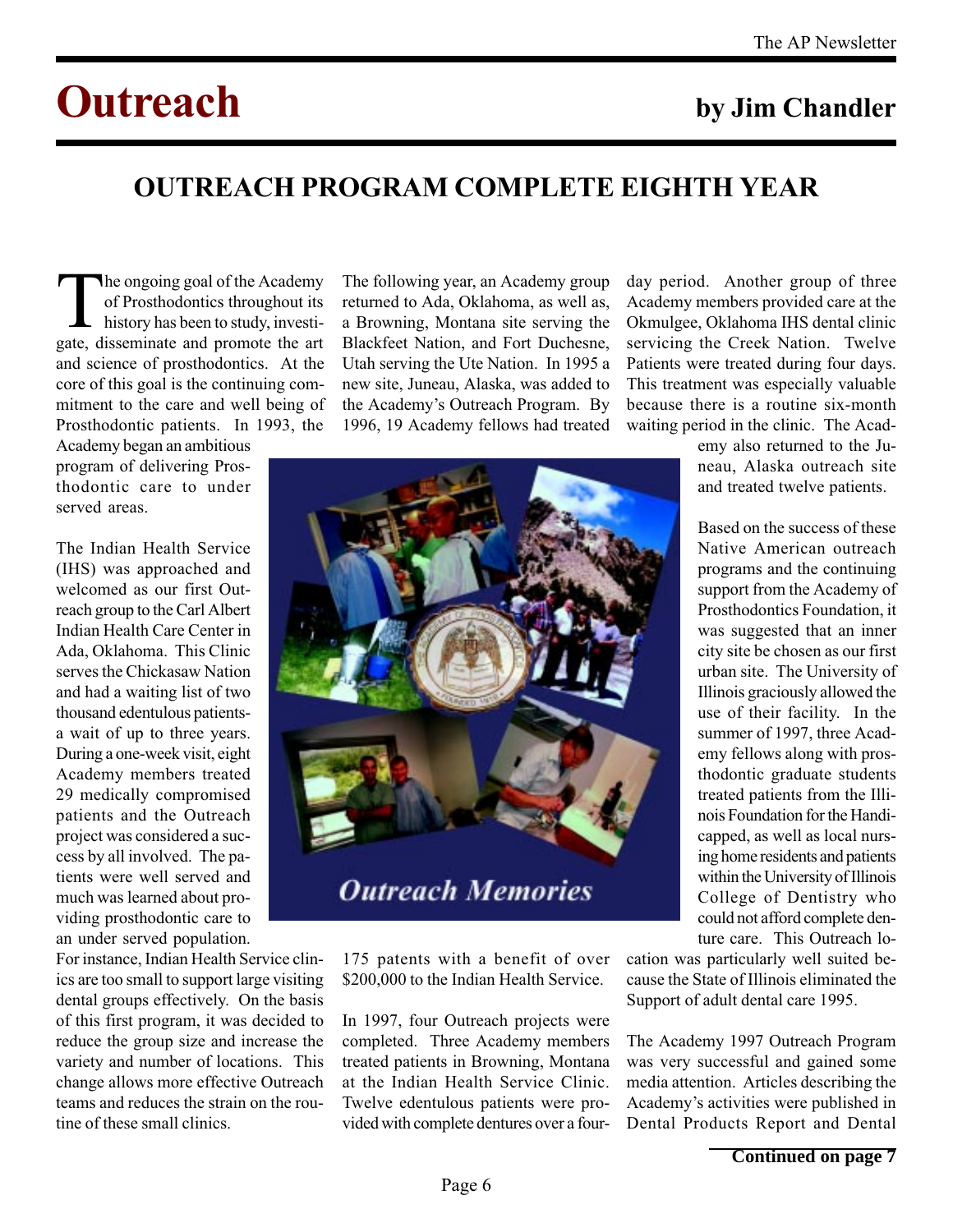# More scenes from Quebec City



#### **Outreach Continued from page 6**

Laboratory Products Report. This media attention has resulted in donations of supplies and equipment for future projects.

In 1998, the Academy returned to Juneau, Alaska; Chicago, Illinois; Browning Montana and added a new site, Pine Ridge, South Dakota serving the Lakota Nation.

In 1999 the Academy returned to

Alaska, Montana and South Dakota and this year's groups went to Utah and Alaska. The Montana trip was canceled due to severe forest fires in the area.

Academy Outreach programs is a rewarding experience for the participants, the Academy and for the patients. The opportunity for service, challenge, camaraderie and Learning is an inviting combination. If you are interested in participating at an Academy Outreach site in 1998 please contact the Outreach Committee Chair, Eric Rasmussen. Fax: (608) 222-2532

## Executive Council Meeting

A meeting of the Executive Council will be held in Chicago on October 21, 2000. Please contact Secretary/Treasurer Wiens with any concerns or suggestions for the Academy in the upcoming year.